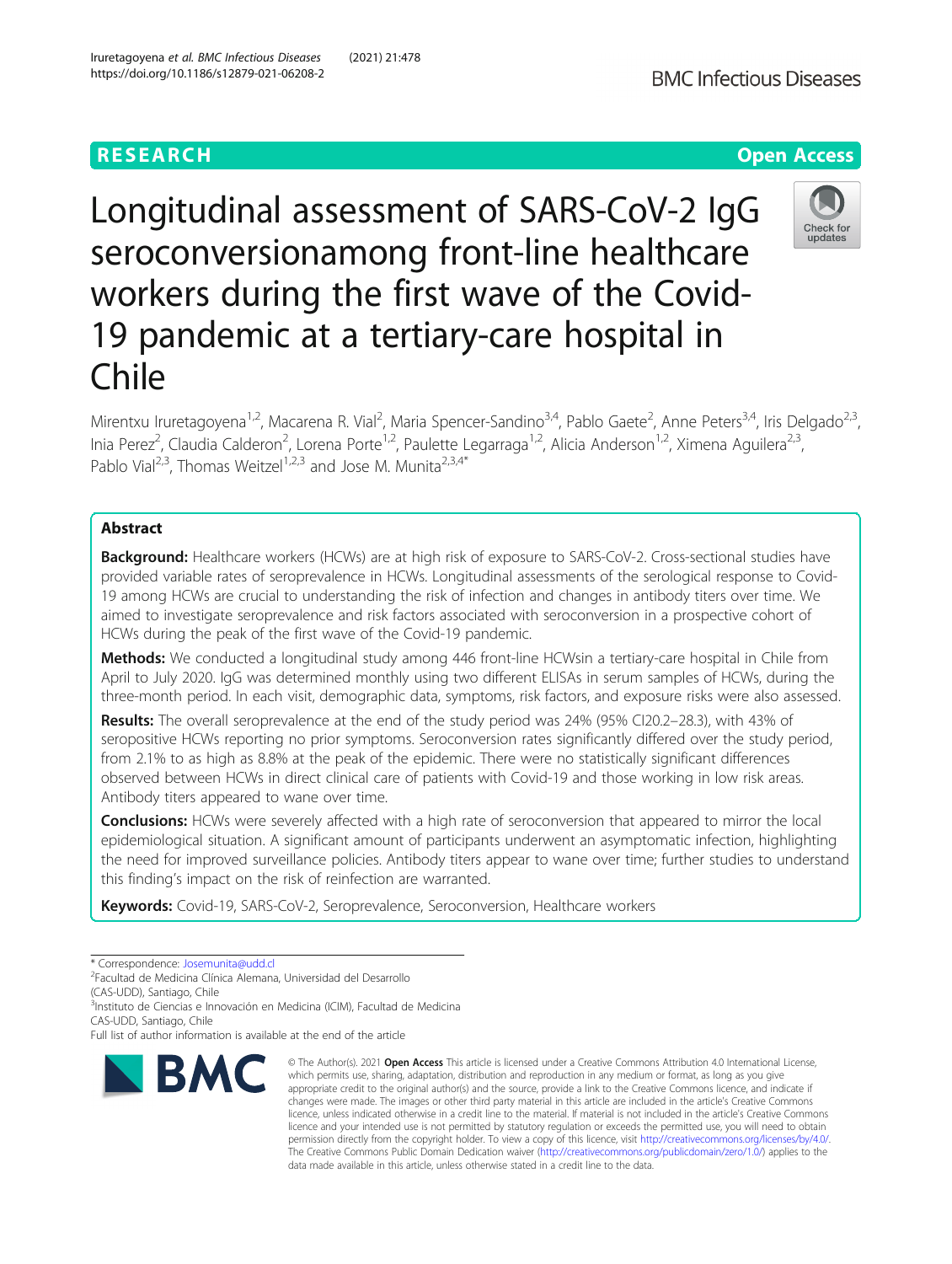## <span id="page-1-0"></span>Background

As of December 2020, Chile is among the most affected countries by the SARS-CoV-2 pandemic worldwide, with an overall incidence rate of > 33,957 cases of Covid-19 per 1 million population [\[1](#page-8-0)]. Infection of health care workers (HCWs) during an epidemic carries significant consequences both individually and at the community level as they may represent a source of transmission within the healthcare environment and elsewhere [\[2](#page-8-0)]. Moreover, high infection rates among HCWs increase workplace absenteeism, overloading the already highly burdened healthcare system. Although front-line healthcare personnel (i.e., HCWs directly caring for Covid-19 patients) are at risk of occupational exposure with SARS-CoV-2  $[3-6]$  $[3-6]$  $[3-6]$  $[3-6]$  $[3-6]$ , the magnitude of this risk as compared to non-front-line HCWs and the general population is unclear. Previous seroprevalence studies have estimated variable rates of SARS-CoV-2 IgG seropositivity among HCWs, with data ranging from  $4$  to  $>40\%$ [[7](#page-8-0)–[9\]](#page-8-0). Of note, most of these efforts are cross-sectional evaluations (seroprevalence), and longitudinal assessments of the seroconversion rate of HCWs are limited to European centers [[10](#page-8-0)–[13\]](#page-8-0). Notably, such longitudinal assessments are crucial to better understand the dynamics of Covid-19 among exposed hospital personnel and help optimize local policies regarding infection surveillance, as exposure and employee behavior may change as the pandemic progresses. Moreover, understanding the kinetics of antibody titers may help design preventive measures and vaccination strategies for front-line HCWs. Here, we present a three-month longitudinal follow-up study of the SARS-CoV-2 IgG seropositivity and epidemiological features of front-line HCWs in a tertiary-care hospital during the peak of the first wave of the Covid-19 outbreak in Santiago, Chile.

### **Methods**

#### Study setting

The study was conducted in Clínica Alemana de Santiago (CAS), a not-for-profit private tertiary care hospital with > 440 beds and 1414 employees, located in the Metropolitan region, Santiago, Chile. The hospital was confronted with Covid-19 since the beginning of the country's pandemic. The first patient was attended on March 4th, 1 day after the first case was diagnosed in Chile (Fig. 1) [[15\]](#page-8-0). Shortly after, dedicated Covid-19 clinical areas were assigned, and a separate respiratory emergency room (ER) was organized for patients with possible SARS-CoV-2 infection. Mandatory use of personal protective equipment (PPE) (facemask, face shield, isolation gown, gloves) was required for HCWs in contact with suspected or confirmed Covid-19 cases. All hospital personnel were required to use surgical masks at all times since March 16th. Training on the correct use of PPE was performed to all personnel, and periodically reinforced. All staff members with confirmed Covid-19 or close unprotected contact with a confirmed case were quarantined for 14 days, as per national regulations. Daily incidence rates in the Metropolitan Region of Santiago and daily admission rates of Covid-19 patients at CAS are presented in Fig. 1.

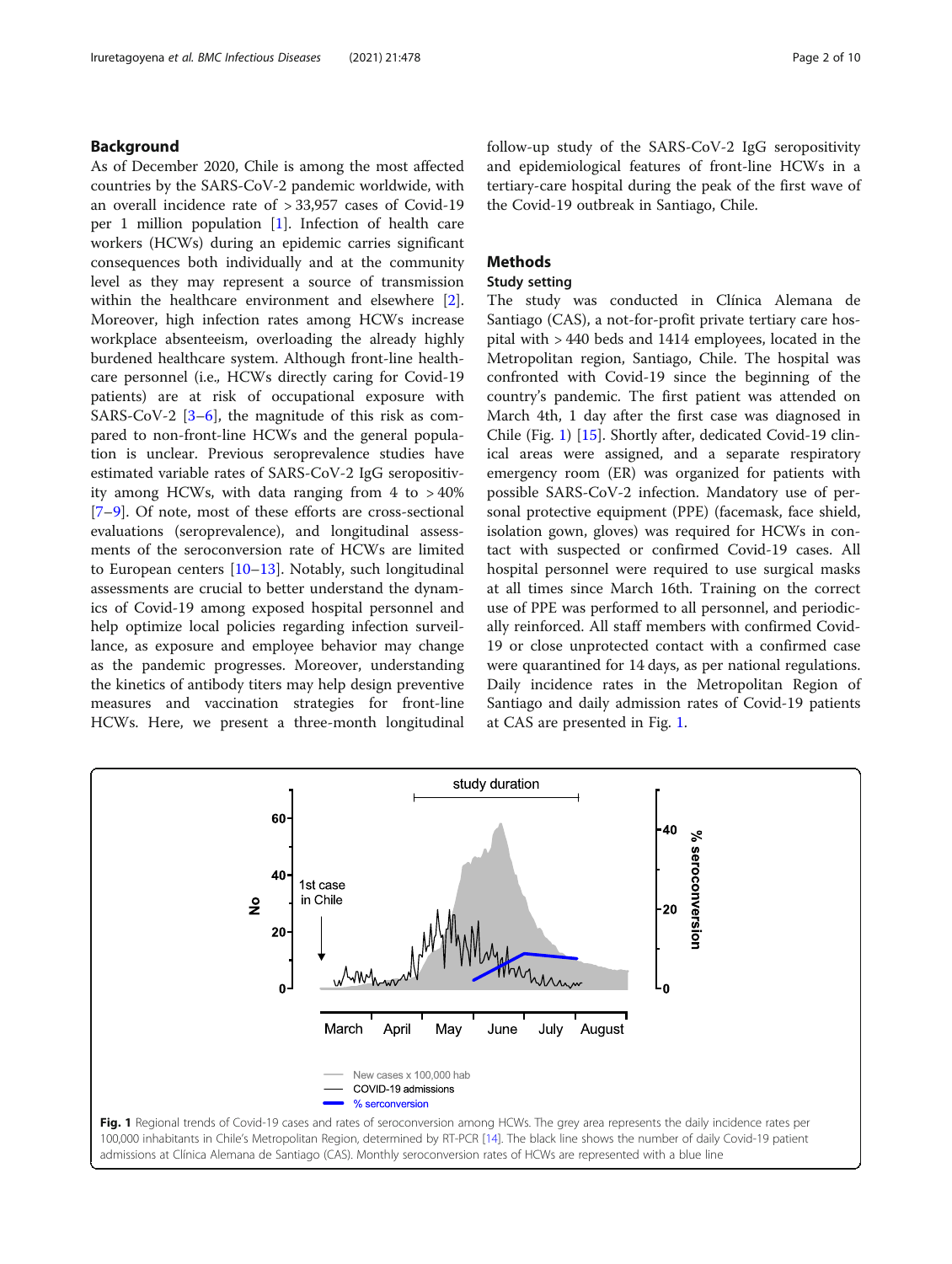#### Study design and population

We performed a prospective longitudinal study among HCWs at CAS from April 27th to July 31st, 2020. The primary outcomes were IgG seroprevalence and IgG seroconversion to SARS-CoV-2. All front-line HCWs serving in clinical areas exclusively dedicated to Covid-19 patients (medical wards, intensive care units [ICUs], step down units, and respiratory ER) were invited to participate as "high-risk" group. In addition, HCWs from selected areas without direct contact with Covid-19 patients (i.e.,cardiothoracic ICU) were offered to participate as part of a "low-risk" group. Both groups included physicians, nurses, respiratory therapists, technicians, and paramedics. If participants changed from a low-risk to a high-risk setting, they were considered part of the high-risk group. HCWs with active symptoms or on quarantine as per national regulations were only enrolled once the mandatory isolation period was completed.

#### Serum samples and data collection

Venous blood samples were collected at four time points: at study entry and monthly for 3 months (every 3–4 weeks for a period of 4 months, with a minimum interval of 15 days between samples). The serum was separated, aliquoted, and stored at − 20 °C until analysis. A standardized questionnaire was completed at each serum sampling appointment, including demographic data, occupation, clinical unit, comorbidities, exposure risks, and symptoms during the previous 4 weeks. Information regarding the history of quarantine and RT-PCR testing was obtained from the clinical laboratory and institutional infection control registries. Samples were analyzed anonymously in the laboratory and results were sent to study nurses who contacted each participant to report their results.

SARS-CoV-2 serology. Specific IgG was determined using two commercial enzyme-linked immunosorbent assays (ELISA): (1) Covid-19 ELISA IgG (Vircell, Granada, Spain) using recombinant SARS-CoV-2 nucleocapsid protein (N) and spike glycoprotein (S), and (2) Anti-SARS-CoV-2 ELISA IgG (Euroimmun, Lübeck, Germany) based on recombinant S1 domain of the S protein including the receptor-binding domain (RBD). We previously validated the assays in our laboratory using serum samples from 60 RT-PCR confirmed Covid-19 patients and 40 asymptomatic RT-PCR negative patients. Vircell assay had a 85.7% sensitivity and 98.5% specificity after 3 weeks of the initial symptoms. The Euroimmun IgG ELISA had a 80% sensitivity and a 100% specificity after 3 weeks of the first symptoms. All samples were screened with the Vircell assay, and samples positive with this test were confirmed using the ELISA kit from Euroimmun, which has a higher specificity [[16\]](#page-8-0). Both tests were performed according to manufacturers' instructions. Only samples reactive in both tests were considered seropositive. Seroconversion was defined as the change from a negative to a positive IgG result in subsequent samples. For IgG values, the sample's optical density (OD) is divided by the OD of the cutoff control for each assay, as recommended by the manufacturer. To assess the dynamics of SARS-CoV-2 IgG levels over time, we selected subjects with a positive SARS-CoV-2 RT-PCR, > 2 follow-up serum samples, and a follow-up period of  $>60$  days after molecular testing. The samples of 10 subjects fulfilling these criteria were simultaneously re-tested using the Euroimmun assay.

#### Statistical analysis

Data were collected and managed using REDCap electronic data capture tools hosted at Clinica Alemana. REDCap (Research Electronic Data Capture) is a secure, web-based software platform designed to support data capture for research studies [\[17](#page-8-0)]. All statistical analyses were performed using SPSS 22.0 and GraphPad prism9. Categorical variables are presented as frequencies and percentages. Comparisons between groups were performed using Chi-square test or ANOVA. Continuous variables are presented as mean and 95% CI, comparison was done using Student s t test. Univariate and multivariate Cox regression analysis were used to evaluate the odds of seroconverting during the study. Differences with  $p$  values of  $< 0.05$  were considered statistically significant.

# Results

#### General characteristics of the cohort

A total of 446 HCWs were included, with a median age of 39 years (IQR 21–67);324 (72.6%) were women. The cohort included HCWs from different clinical units and occupations (Table [1](#page-3-0)). Comorbidities were reported by 190 HCWs (42.6%), most frequently smoking (20.4%), obesity (7%), and hypertension (6.5%). Of all participants, 412 (92.4%) belonged to the high-risk and 34 (7.6%) to the low-risk group (29 participants changed from low risk to high risk group during the study period). Characteristics of both groups are described in Table [S1](#page-7-0). A total of 1561 serum samples were collected. Follow-up samples were available from 417 (93.5%) of participants; 286 (64.1%) provided the complete three follow-up specimens, while two and one follow-up samples were available in 99 (22.2%) and 32 (7.2%) of HCWs, respectively (Figure S[1\)](#page-7-0).

#### SARS-CoV-2 IgG seroprevalence and seroconversion

The overall seroprevalence, defined as SARS-CoV-2 seropositivity in at least one serum sample during the study period, was 107/446, 24% (95% CI 20.2–28.3). In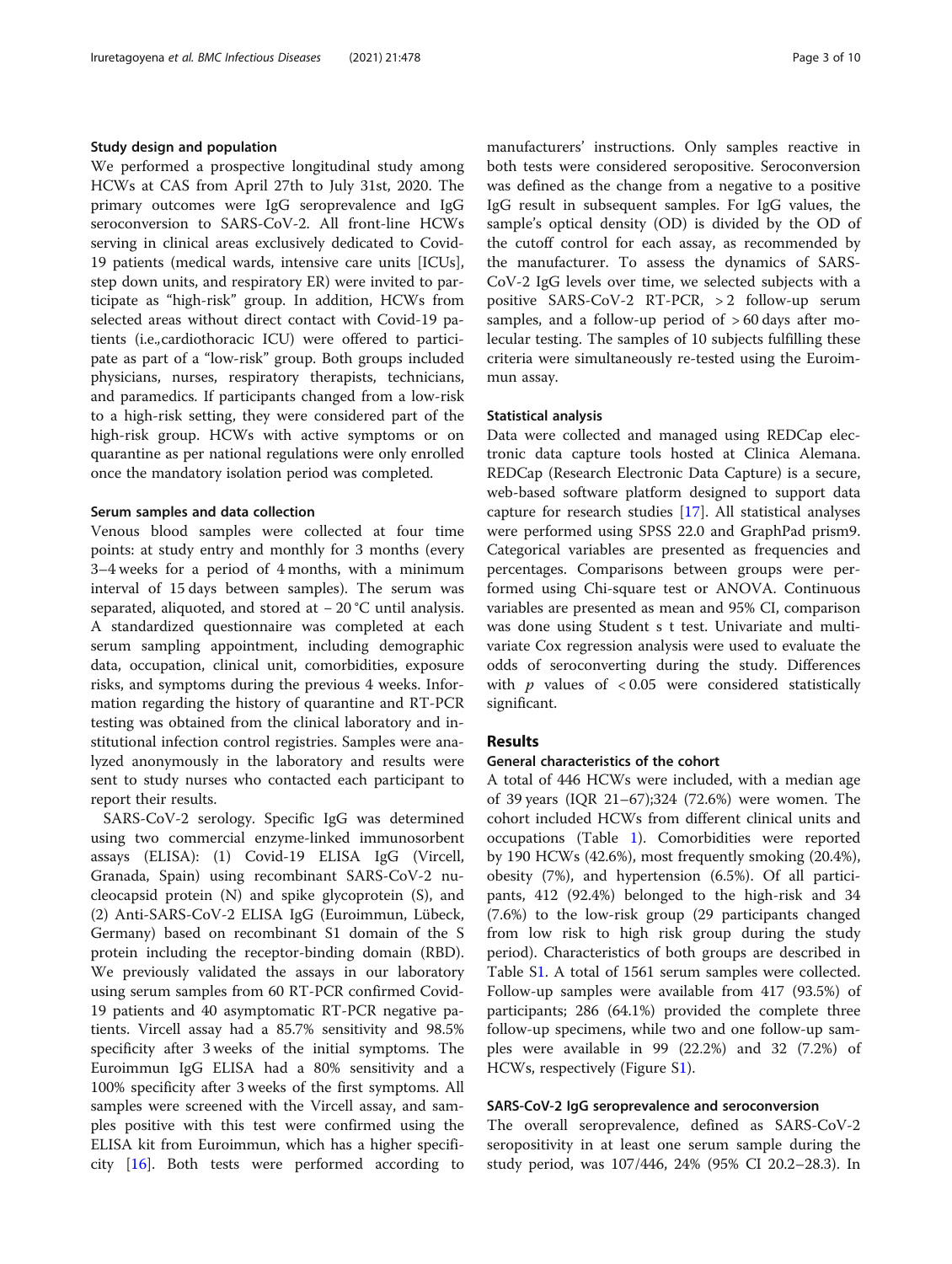| <b>Variables</b>      | Overall seroprevalence |                |               | 3-month seroconversion |             |               |
|-----------------------|------------------------|----------------|---------------|------------------------|-------------|---------------|
|                       | n                      | $\%$           | 95% CI        | n                      | $\%$        | 95% CI        |
| Total                 | 446                    | 24.0           | $20.2 - 28.3$ | 374                    | 17.1        | $13.5 - 21.4$ |
| Gender                |                        |                |               |                        |             |               |
| Female                | 324                    | 25.9           | $21.3 - 31.1$ | 268                    | 18.6        | $14.3 - 24.0$ |
| Male                  | 122                    | 18.9           | $12.6 - 27.2$ | 106                    | 13.2        | $7.7 - 21.5$  |
| Age groups (years)    |                        |                |               |                        |             |               |
| $20 - 34$             | 174                    | 27.6           | $22.3 - 34.9$ | 138                    | 21.0        | $14.7 - 28.9$ |
| $35 - 49$             | 201                    | 22.4           | $17.1 - 29.2$ | 172                    | 15.1        | $10.3 - 21.6$ |
| $50 - 65$             | 67                     | 20.9           | $13.2 - 31.8$ | 60                     | 15.0        | $7.5 - 27.1$  |
| > 65                  | $\overline{4}$         | $\overline{0}$ | $0.0 - 49.0$  | $\overline{4}$         | 0           | $0.0 - 49.0$  |
| Work place            |                        |                |               |                        |             |               |
| High risk             | 412                    | 24.3           | $20.2 - 29.1$ | 345                    | 17.9        | $14.1 - 22.5$ |
| Intensive care unit   | 88                     | 21.6           | $14.3 - 31.2$ | 75                     | 14.6        | $7.6 - 24.3$  |
| Stepdown unit         | 90                     | 32.2           | 23.4-41.8     | 71                     | 25.3        | 15.9-36.8     |
| Medical ward          | 103                    | 29.1           | $21.3 - 39.1$ | 81                     | 24.7        | 17.2-34.9     |
| Emergency department  | 118                    | 16.1           | $11.2 - 24.6$ | 109                    | 11.9        | $6.8 - 19.9$  |
| Low risk              | 34                     | 20.6           | $10.1 - 37.2$ | 29                     | 6.9         | $1.2 - 24.2$  |
| Profession            |                        |                |               |                        |             |               |
| Physician             | 163                    | 22.1           | $16.2 - 29.3$ | 145                    | 16.6        | $11.3 - 23.1$ |
| Respiratory Therapist | 24                     | 16.7           | $7.4 - 35.1$  | 23                     | 17.4        | $7.5 - 37.3$  |
| Nurse                 | 139                    | 28.8           | $22.5 - 37.6$ | 117                    | 19.7        | 13.2-28.9     |
| Technician/paramedic  | 115                    | 23.5           | $17.2 - 32.7$ | 85                     | 15.3        | $9.5 - 24.6$  |
| Administrative worker | 5                      | $\mathbf 0$    | $0.0 - 43.5$  | $\overline{4}$         | $\mathbf 0$ | $0.0 - 49.0$  |

<span id="page-3-0"></span>Table 1 Overall seroprevalence and seroconversion among healthcare workers

the first evaluation, 43/446 (9.6%) HCWs were seropositive. Among the 374 initially seronegative participants who provided at least one follow-up sample (29 were lost to follow-up after the first sample), 64 (17.1, 95% CI 13.5–21.4) seroconverted during the study period (Table 1). Seroconversion rates significantly differed over the study period, with a lower rate in the first month (2.1, 95% CI 0.97–4.52) as compared to the second (8.8, 95% CI 6.28–12.12) and third months, respectively (7.6, 95% CI 5.24–10.9) (Figs. [1](#page-1-0) and [2](#page-4-0)A). Neither seroprevalence nor seroconversion rates differed significantly when stratifying by gender, healthcare occupation, or clinical unit (Table 1). The overall seroprevalence and seroconversion rates of the high-risk group were higher than in the low-risk population (Fig. [2B](#page-4-0)); however, these differences did not reach statistical significance (24.3% vs. 20.6 and 17.9% vs. 6.9%, respectively;  $p > 0.05$ ).

Among the 107 participants that tested IgG-positive at any time during the study, 86 (80.4%) reported prior testing with SARS-CoV-2 RT-PCR; of them, 75 (70.1%) were RT-PCR positive and 11 (10.3%) RT-PCR negative. Nine seronegative HCWs had a previous positive RT-PCR result; however, in eight of them, the time-interval between the positive RT-PCR and serological assessment was shorter than 3 weeks. The remaining subject, who suffered symptomatic Covid-19, remained serologically negative at days 19, 40, and 70 after the RT-PCR.

#### Analysis of associated factors

The seropositive HCWs  $(n = 107)$  characteristics were compared to those remaining seronegative during the study (Table [S2](#page-7-0)). The proportion of active smokers was significantly lower in seropositive than seronegative HCWs (11.2% vs.  $23.3\% ; p = 0.004$ ) (Table [S2](#page-7-0)). In contrast, international travel in the previous 3 months and history of at least one Covid-19-compatible symptoms were associated with seropositivity (37.4% vs.  $26\%;p=$ 0.023 and 57% vs. 38.1%;  $p = 0.001$ , respectively) (Table S[2\)](#page-7-0). Importantly, 46 of 107 (43%) seropositive HCWs did not report any symptom compatible with Covid-19. Details of reported symptoms are provided in Table [S2](#page-7-0).

The multivariate Cox regression to identify factors associated with seroconversion demonstrated that diabetes (HR 17.4, 95%CI 3.9-77.8;  $p < 0.001$ ) and a history of fever (HR 7.5, 95%CI 2.2–25.3;  $p = 0.001$ ) or anosmia/ ageusia (HR 6.7, 95%CI 3.8–11.5;  $p < 0.001$ ) in the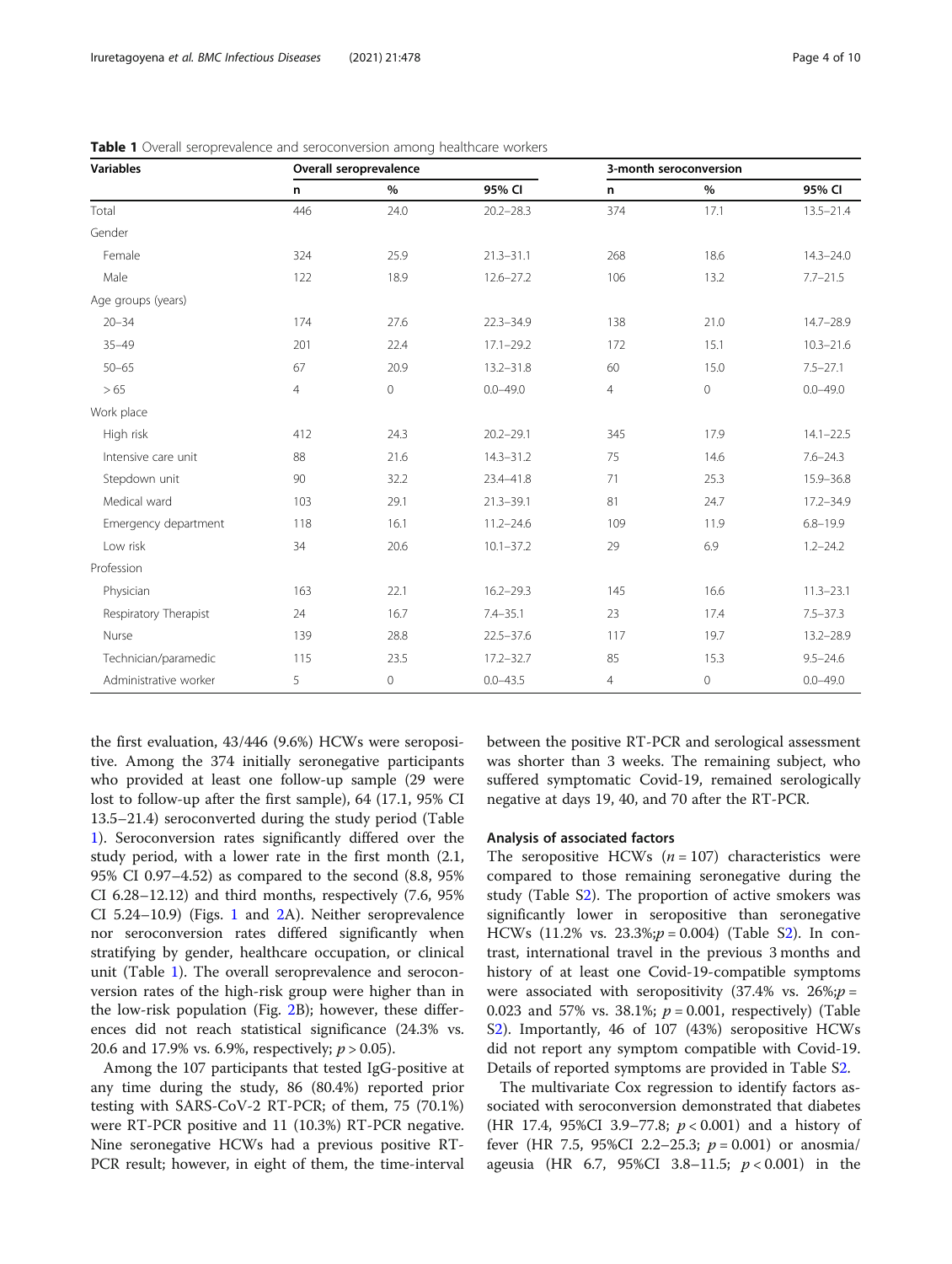<span id="page-4-0"></span>

previous 4 weeks were independently associated with seroconversion (Table [2](#page-5-0)). In contrast, active smoking (HR 0.38, 95% CI 0.16–0.93;  $p = 0.03$ ) and older age (HR 0.97, 95%CI 0.94–0.99;  $p = 0.03$ ) were associated with a lower risk of seroconversion (Table [2](#page-5-0)).

#### Analysis of SARS-CoV-2 IgG levels

The serum IgG levels were significantly higher among symptomatic participants than those remaining asymptomatic or oligosymptomatic (i.e., only one of the following symptoms: headache, coryza, or odynophagia) (Fig. [3A](#page-6-0)). In contrast, IgG values did not differ significantly between subjects with a previously positive RT-PCR and those with a negative or no previous RT-PCR (Figure S[2](#page-7-0)).

In order to assess the variations of SARS-CoV-2 IgG levels over time in our study population, we selected

samples from subjects with IgG measurements  $(>2)$  at least 60 days after a positive RT-PCR (as described in methods). Simultaneous analysis of the samples fulfilling these criteria showed decreasing IgG levels during a maximum observation time of 140 days, seen in Fig. [3B](#page-6-0). However, only one participant suffered a sufficiently marked decrease in titers to become seronegative at day 100 after the positive RT-PCR. We detected anti-spike antibodies up to 140 days after a positive molecular test.

# **Discussion**

Occupational infection of HCWs is one of the hallmarks of person-to-person transmission in communicable disease epidemics [[18\]](#page-8-0). Although several studies have examined SARS-CoV-2 IgG seroprevalence among HCWs, to our knowledge, the present study provides the first data on Covid-19 exposure of HCWs in South America.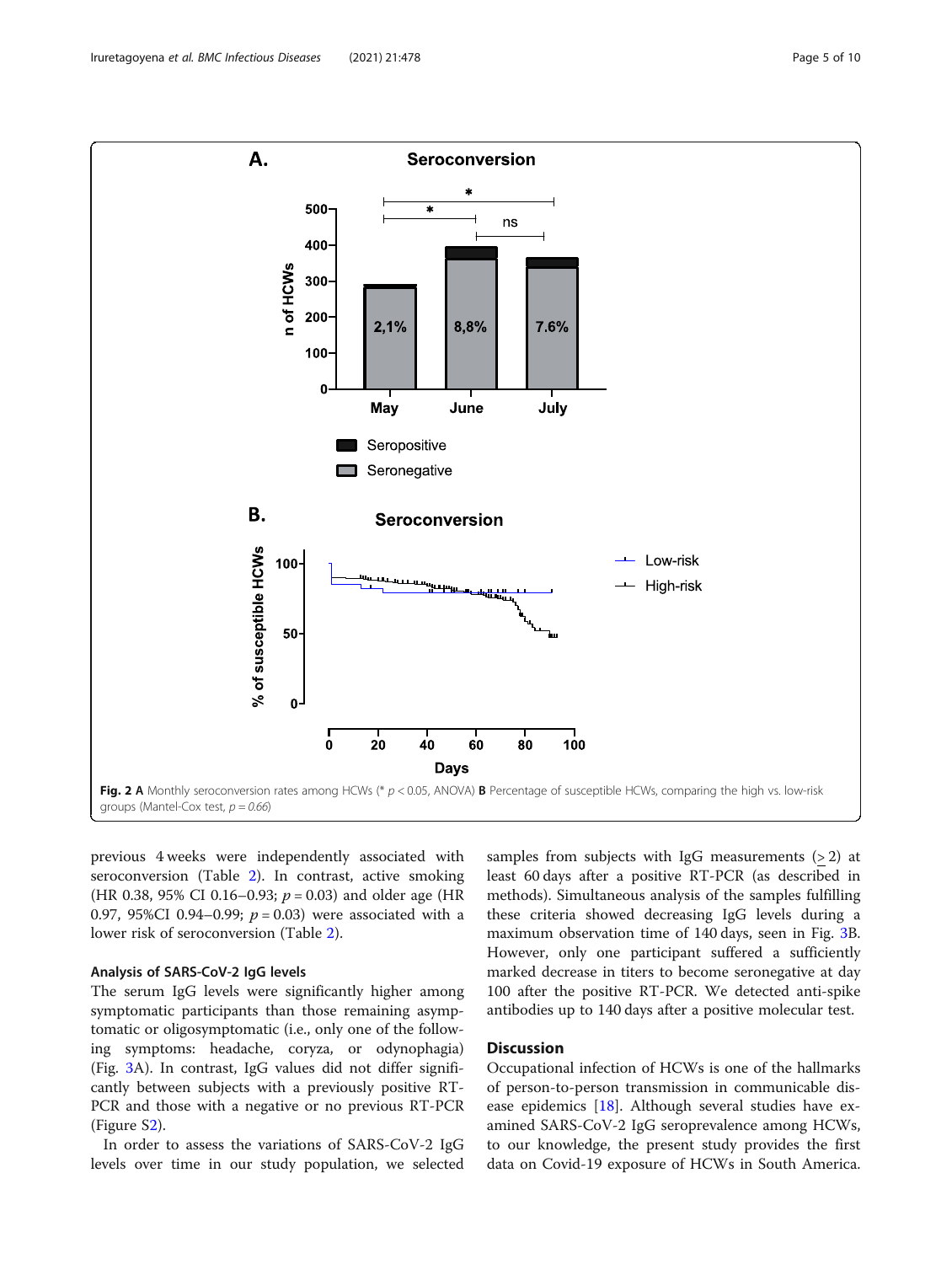# <span id="page-5-0"></span>Table 2 Cox regression model of variables related to seroconversion (person/days)

| <b>Variables</b>                                             | Univariate             | <b>Multivariate</b> |                     |         |
|--------------------------------------------------------------|------------------------|---------------------|---------------------|---------|
|                                                              | <b>HR (95%CI)</b>      | $p$ value           | HR (95%CI)          | p value |
| Gender; Female                                               | $1.45(0.80 - 2.63)$    | 0.22                |                     |         |
| Older Age                                                    | $0.97(0.95 - 0.99)$    | 0.04                | $0.97(0.94 - 0.99)$ | 0.03    |
| Work area<br>High-risk for Covid-19<br>Low-risk for Covid-19 | 2.45 (0.59-10.03)      | 0.21                |                     |         |
| Comorbidities & medications                                  |                        |                     |                     |         |
| <b>Diabetes</b>                                              | 7.04 (1.68-29.61)      | 0.008               | 17.42 (3.9-77.83)   | 0.00    |
| Hypertension                                                 | $0.44(0.11 - 1.82)$    | 0.26                |                     |         |
| Obesity                                                      | $0.61(0.19 - 1.96)$    | 0.42                |                     |         |
| Asthma                                                       | $0.98(0.24 - 4.00)$    | 0.98                |                     |         |
| Smoker                                                       | $0.38(0.17-0.89)$      | 0.025               | $0.38(0.16 - 0.93)$ | 0.03    |
| No comorbidities                                             | $0.78$ $(0.48 - 1.28)$ | 0.33                |                     |         |
| Use of ACE inhibitors                                        | $0.67(0.21 - 2.14)$    | 0.50                |                     |         |
| Profession                                                   |                        |                     |                     |         |
| Physician                                                    | $0.89(0.54 - 1.48)$    | 0.66                |                     |         |
| Respiratory therapist                                        | $0.91(0.33 - 2.51)$    | 0.86                |                     |         |
| Nurse                                                        | $1.35(0.81 - 2.25)$    | 0.26                |                     |         |
| Technician/paramedic                                         | $0.87(0.47 - 1.60)$    | 0.65                |                     |         |
| Administrative worker                                        | $0.05(0.0 - 6078.3)$   | 0.61                |                     |         |
| Clinical Unit                                                |                        |                     |                     |         |
| Intensive care unit                                          | $0.78$ $(0.41 - 1.49)$ | 0.46                |                     |         |
| Stepdown unit                                                | 1.37 (0.79-2.37)       | 0.26                |                     |         |
| Medical ward                                                 | $1.50(0.88 - 2.55)$    | 0.13                |                     |         |
| Emergency department                                         | $0.60$ $(0.33 - 1.11)$ | 0.10                |                     |         |
| Epidemiological risk factors                                 |                        |                     |                     |         |
| Non-occupational Covid-19 contact                            | $1.41(0.57 - 3.52)$    | 0.46                |                     |         |
| International travel (previous 3 months)                     | 1.82 (1.11-2.99)       | 0.018               | 1.59 (0.95-2.68)    | 0.08    |
| Covid-19 related symptoms within 4 weeks of serology testing |                        |                     |                     |         |
| No symptoms                                                  | $0.88$ $(0.53 - 1.45)$ | 0.61                |                     |         |
| Fever                                                        | 3.43 (1.07-11.02)      | 0.04                | 7.54 (2.24-25.34)   | 0.001   |
| Cough                                                        | 1.47 (0.75-2.88)       | 0.27                |                     |         |
| Myalgia                                                      | $0.96(0.30 - 3.07)$    | 0.96                |                     |         |
| Anosmia or Ageusia                                           | 7.35 (4.47-12.07)      | 0.00                | $6.7$ (3.89-11.52)  | 0.00    |
| Chest pain                                                   | 2.47 (1.06-5.74)       | 0.04                | 1.22 (0.49-3.05)    | 0.66    |

We present a prospective cohort of HCWs with repeated assessments of SARS-CoV-2 IgG over a 3-month period, during the peak of the first wave, in a highly affected region in South America. In our longitudinal study, while the initial overall IgG seroprevalence was 9.6%, it reached a final cumulative value of 24%. In addition, IgG seroconversion appeared to mirror the local epidemiological situation, with values that increased from 2.1% during the first month of the study to 8.8% at the peak of the first epidemic wave.

In our study, the observed overall seroprevalence of 24% was high, compared to most previous studies, which mostly report rates of less than 15% [\[19](#page-8-0)–[21](#page-8-0)]. However, reports from New York City (USA) and Birmingham (UK) showed similar rates, of 27 and 24.4%, respectively [\[7](#page-8-0), [22\]](#page-8-0). Moreover, a recent meta-analysis reported a mean IgG seroprevalence among HCWs of 8.7%, ranging from 1.6% to as high as 44% in the UK [[23,](#page-8-0) [24](#page-8-0)]. Of note, all studies included in the analysis derived from European and North American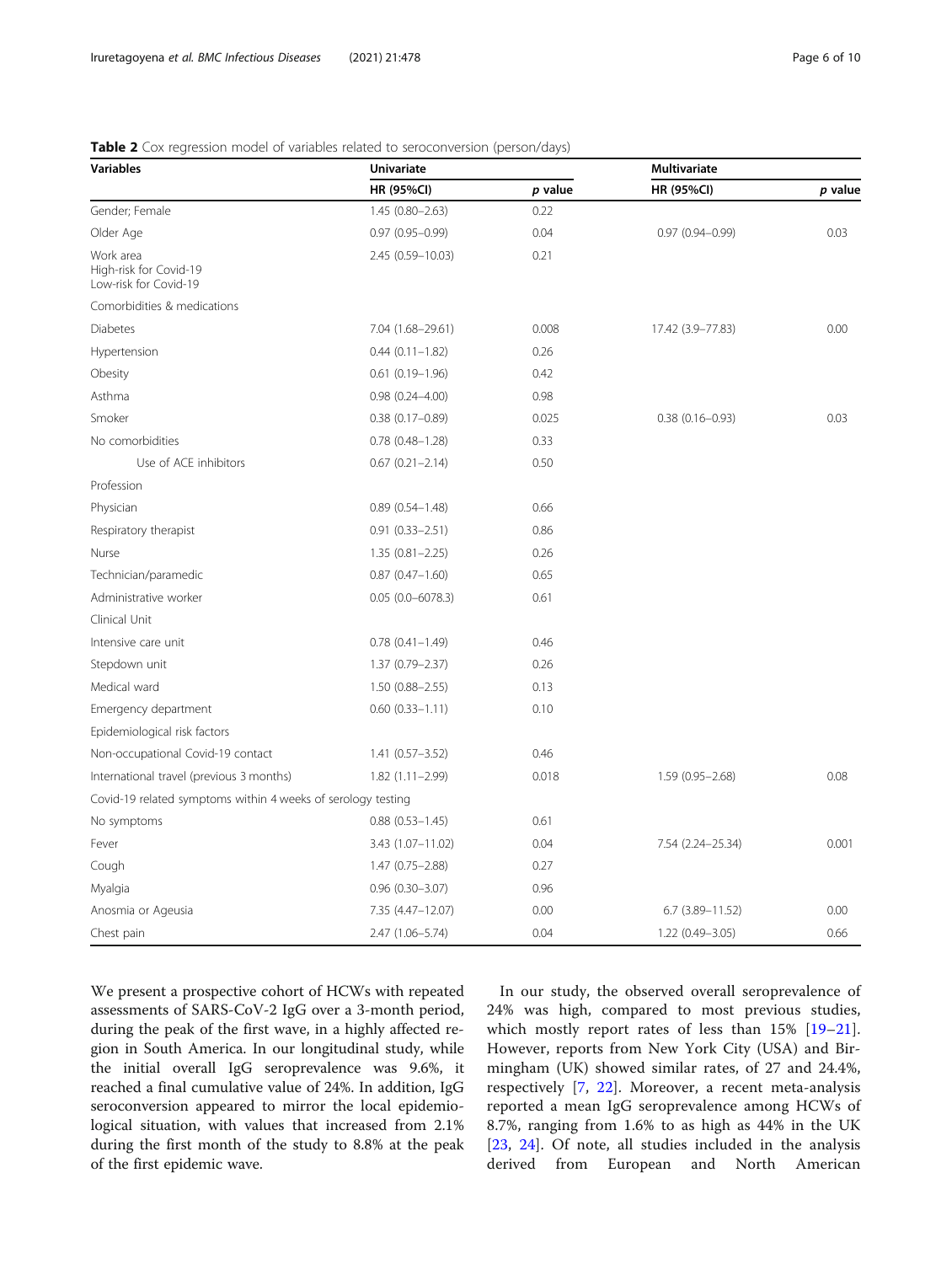<span id="page-6-0"></span>

healthcare centers, and the situation in developing regions might differ.

One of the first studies providing longitudinal data was performed in Munich and reported seroconversion rates of 4.7% over a 3-month follow-up [\[11](#page-8-0)]. Similarly, a Spanish study performing a 1-month follow-up found seroconversion rates of 3.3% [\[10\]](#page-8-0). A study from Italy, shows that seroprevalence in HCWs in a referral hospital from Milan rose from 0.5 (95% CI 0.1 to 1.7) to 5.4 (95% CI 3.6 to 7.9) during the first month of the first wave [[13\]](#page-8-0). Notably, our observed seroconversion rate of up to 8.8% during the pandemic first wave was much higher than in previous reports. These differences among studies may be explained by several factors that include:  $i$ ) study design  $ii$ ) timeliness and enforcement of infection control measures (e.g., routine screening, universal masking),  $iii$  local epidemiological situation,  $iv$ ) socioeconomic and cultural differences, and v)antibody testing assays and sampling strategies.

Direct clinical care of patients with Covid-19 was not associated with a higher risk of IgG seroconversion, nor was the clinical unit or the healthcare occupation. A lack of association between direct clinical exposure or clinical units and the risk of SARS-CoV-2 infection has been reported elsewhere [\[13,](#page-8-0) [20](#page-8-0), [25](#page-8-0)–[27](#page-8-0)]. However, it is worth considering that our study was underpowered to detect differences among subgroups. In addition, we did not measure essential variables such as compliance with infection control policies (e.g., hand washing, usage of personal protective equipment) and duration of direct exposure to Covid-19 patients. Our data, along with previous reports, raises the possibility that a significant proportion of HCWs acquire the infection in the community and not in the healthcare environment. While we did not find an association between close contact with a suspected or confirmed COVID-19 case outside the hospital and IgG seroconversion, this connection has been reported elsewhere [[28\]](#page-9-0), and most probably depends on the respective epidemiological and sociocultural settings. In our case it seems plausible, since Santiago was among the urban areas with highest COVID-19 incidences worldwide during our study period, and many HCWs live in districts distant from the hospital with long daily journey to and from work (including public transportation), having a high risk of exposure outside work. Moreover, Sikkema et al. recently demonstrated the introduction of SARS-CoV-2 from the community to the healthcare institutions using whole genome sequencing, further supporting this possibility [[29\]](#page-9-0). In the setting of widespread community transmission, HCWs are at risk for community acquisition as well as potential work-related infection, and a combination of healthcare and community exposure likely contributes to seroprevalence.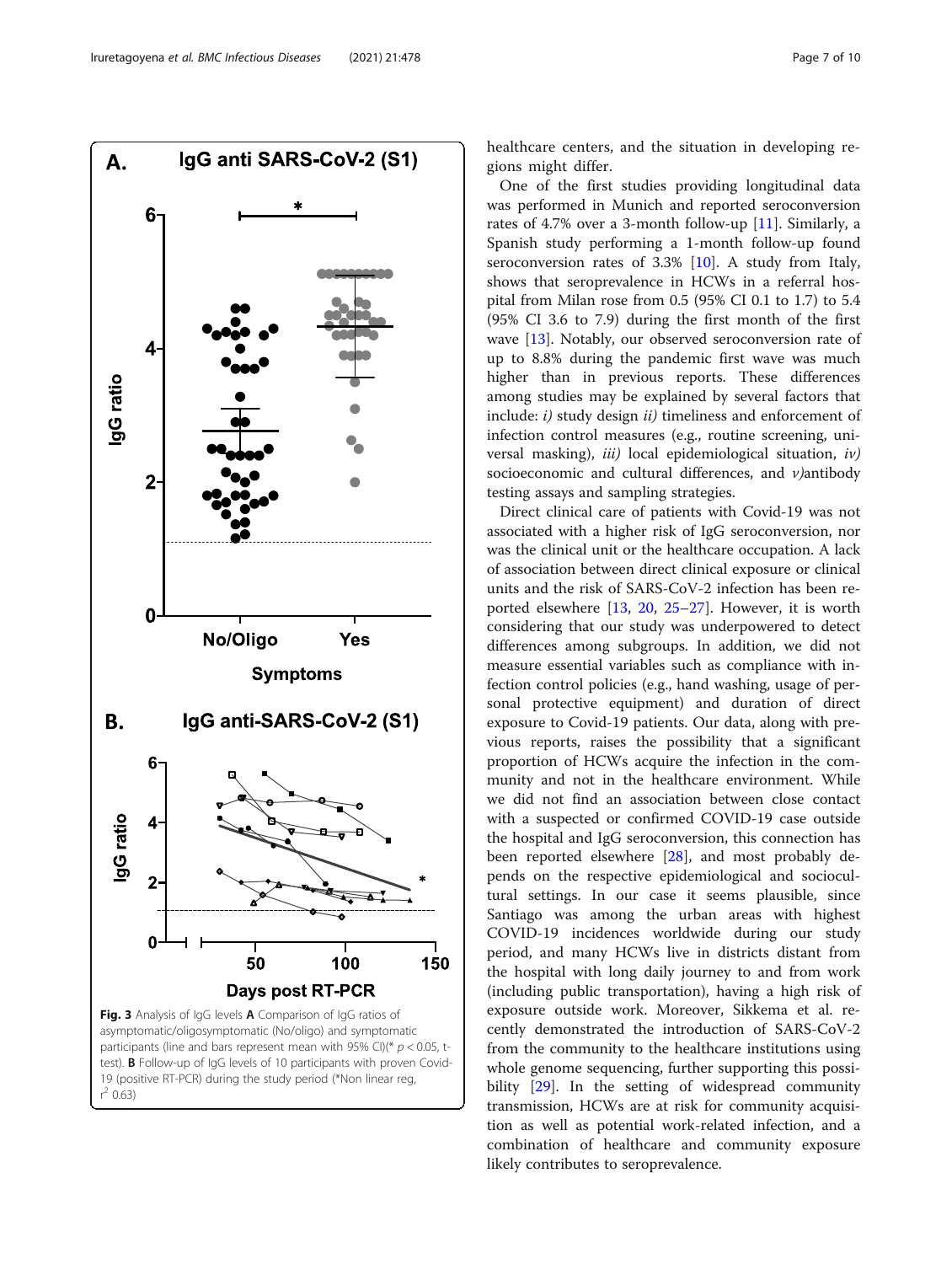<span id="page-7-0"></span>Active smokers exhibited lower IgG seroconversion rates compared to the non-smoking group, findings that have also been previously reported [[30](#page-9-0)–[32](#page-9-0)]. This difference may reflect a decreased ability to mount an antibody response or a lower incidence of SARS-CoV-2 infection in active smokers. The hypothesis of lower infection rates in the smoking population has been previously explored, postulating that nicotine's interaction with the acetylcholine receptor might impair SARS-CoV-2 cell entry [\[33\]](#page-9-0). Alternatively, the differences observed could be explained by social behaviors. For instance, given that smoking is widely forbidden within healthcare institutions, smokers are likely to spend more time in open environments. Recent behavioral data demonstrated HCWs staying in the same personnel break room with other co-workers exhibited a higher risk of SARS-CoV-2 infection, further supporting this hypothesis [\[34](#page-9-0)]. The analysis of factors associated with seropositivity showed a slightly increased hazard ratio for younger age, in line with other studies [\[6](#page-8-0)], and this factor can also be associated with less patient contact in the older HCWs. In the univariate and multivariate analysis, diabetes appears as an important risk factor for seroconversion, although significant, this observation is based only on 4 participants with diabetes, so this result needs to be further evaluated.

A prior history of Covid-19 symptoms was significantly more frequent in HCWs with a positive SARS-CoV-2 IgG result. As previously reported, anosmia and ageusia exhibited the strongest association with IgG positivity (HR 6.7; 95% CI3.89–11.52) [\[28](#page-9-0)]. It is noteworthy that 43% of seropositive HCWs did not report any symptoms. These data, along with previous studies, highlight the importance of including asymptomatic healthcare personnel in occupational surveillance strategies [[27](#page-8-0), [35](#page-9-0), [36](#page-9-0)].

A rapid decrease in the IgG titers of HCWs has been recently reported, with levels reaching values below the positive threshold after an average follow-up of 137 days [[37\]](#page-9-0). Similarly, our longitudinal analysis following participants for at least 100 days demonstrated an overall significant decrease in IgG titers. Despite this trend, titers decreased below the positive threshold in only one subject, but a more extended follow-up period may reveal a higher proportion of participants reaching that level. Importantly, although positive IgG titers have been associated with decreased risk of acquiring SARS-CoV-2 infection [\[38](#page-9-0)], the implications of waning antibodies are unclear and might not necessarily correlate with a higher risk of infection. Indeed, studies in SARS-CoV-1 demonstrated that, although specific IgG antibodies and memory B-cells were undetectable after a 6-year follow-up, specific T-cell anamnestic response was maintained in a significant proportion of cases [[39](#page-9-0)]. When evaluating neutralizating antibodies, Harrington et al. recently demonstrated a rapid decline in these antibodies in patients recovered from Covid-19 [[40](#page-9-0)]. Further studies with longer follow-up and ideally assessing the role of both cellular and humoral immunity are essential to developing optimal vaccine strategies.

Our study has some limitations that are worth mentioning. First, the reduced number of participants does not allow comparisons among sub-groups with appropriate statistical power. Second, loss to follow-up may have introduced selection bias; it is possible that more concerned HCWs (due to a high-risk behavior at work or elsewhere) were more likely to return for serology testing, resulting in an overestimation of seroconversion rates. However, it is reassuring that > 86% of participants provided at least two serum samples. In addition, one of the strengths of our strategy is the use of a two-tier serological diagnosis, increasing the specificity of our results.

#### **Conclusions**

In conclusion, HCWs were severely affected with a high rate of seroconversion that appeared to mirror the local epidemiological situation. A significant number of participants underwent an asymptomatic infection, highlighting the need for improved surveillance policies. Further studies are needed to understand the impact of waning SARS-CoV-2 antibody titers on the risk of reinfection.

#### Abbreviations

HCWs: Healthcare workers; SARS-CoV-2: Severe acute respiratory syndrome coronavirus 2; Covid-19: Coronavirus disease 2019; CAS: Clínica Alemana de Santiago; PPE: Personal protective equipment; ER: Emergency room; ICU: Intensive care units; ELISA: Enzyme-linked immunosorbent assays

#### Supplementary Information

The online version contains supplementary material available at [https://doi.](https://doi.org/10.1186/s12879-021-06208-2) [org/10.1186/s12879-021-06208-2.](https://doi.org/10.1186/s12879-021-06208-2)

Additional file 1: Figure S1. Study Flowchart.

Additional file 2: Figure S2. Comparison of IgG ratios of RT-PCR positive vs. negative participants (line and bars represent mean with 95%  $Cl$ )( $p = 0.09$ , t-test).

Additional file 3: Table S1. Demographic variables of high-risk and low-risk groups.

Additional file 4: Table S2. Characteristics of seropositive and seronegative healthcare workers.

Additional file 5. Participant Questionnaire.

#### Acknowledgments

We would like to thank María Andrea Urcelay and Carolina Campos for their valuable help with the patient's recruitment and sample collection and the Departamento Cientifico Docente from Clinica Alemana de Santiago for their constant support.

#### Authors' contributions

MI: study design, sample process, data analysis and interpretation, writing the original draft and approval of the final version; MRV: data analysis and interpretation, writing the original draft and approval of the final version;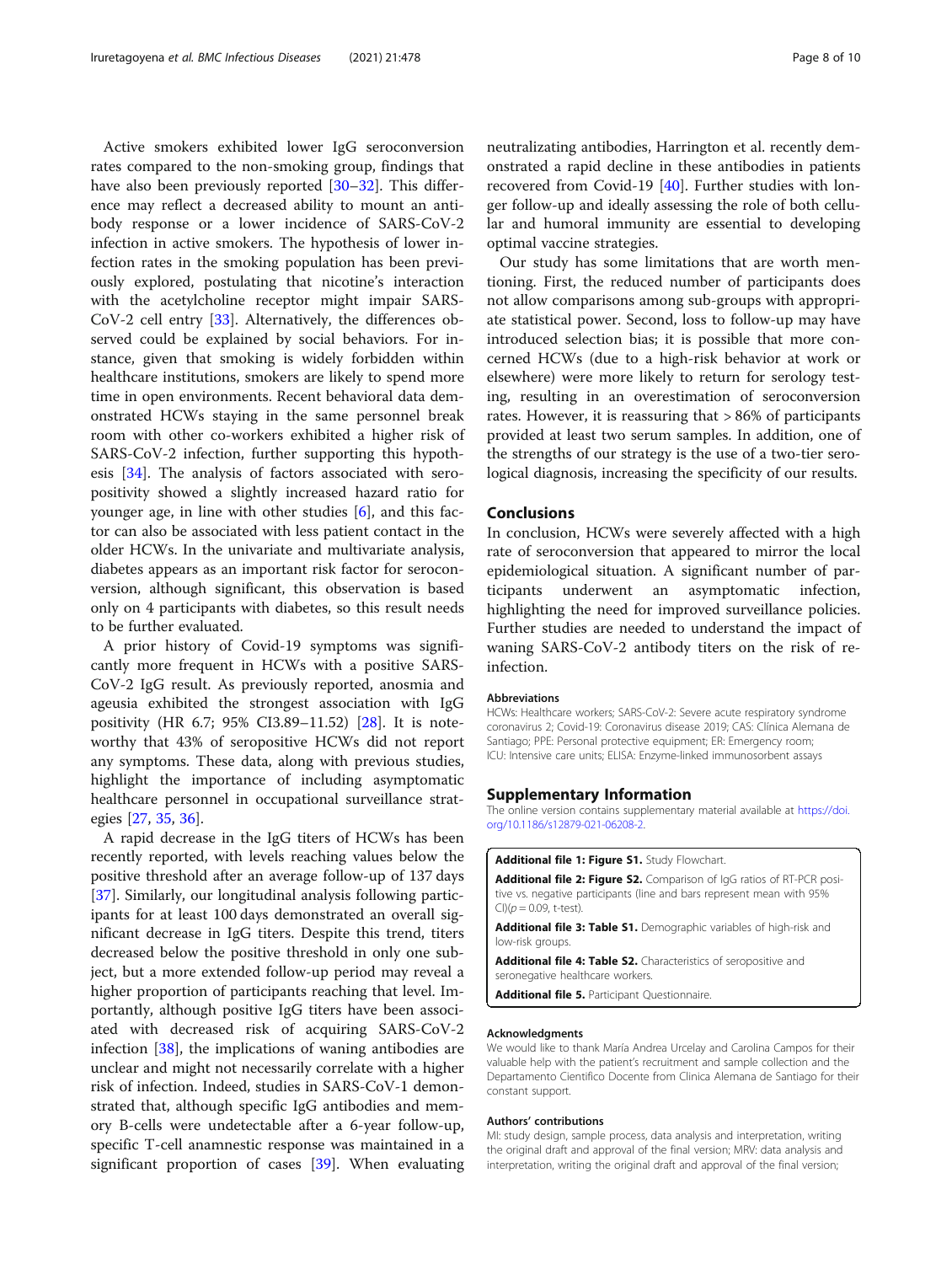<span id="page-8-0"></span>MSS: study design, subject recruitment, data acquisition, data analysis and interpretation; PG: study design and data acquisition; AP and ID: data analysis and interpretation; IP: critical review of the manuscript; CC: subject recruitment, data acquisition; LP, PL, AA, XA, PV and TW: study design and critical review of the manuscript and approval of the final version; JMM: conception and study design, data interpretation, critical review of the manuscript and approval of the final version. All authors reviewed the manuscript. The author(s) read and approved the final manuscript.

#### Funding

This work was supported by FONDECYT 1171805 and by the ANID Millennium Science Initiative, Millennium Initiative for Collaborative Research on Bacterial Resistance, MICROB-R, NCN17 (JMM) and by Departamento Cientifico Docente, Clinica Alemana de Santiago (MRV and JMM).

#### Availability of data and materials

The datasets used and/or analyzed during the current study are available from the corresponding author on reasonable request.

#### **Declarations**

#### Ethics approval and consent to participate

All participants provided written informed consent before enrollment. The study was approved by the institutional review board: Comité Ético Científico, Facultad de Medicina Clínica Alemana, Universidad del Desarrollo, Santiago, Chile (IRB number 2020–34). All study methods were performed in accordance with the Declaration of Helsinki.

#### Consent for publication

Not applicable.

#### Competing interests

The authors declare that they have no competing interests.

#### Author details

<sup>1</sup> Laboratorio Clínico, Clínica Alemana de Santiago, Santiago, Chile. <sup>2</sup> Facultad de Medicina Clínica Alemana, Universidad del Desarrollo (CAS-UDD), Santiago, Chile. <sup>3</sup>Instituto de Ciencias e Innovación en Medicina (ICIM), Facultad de Medicina CAS-UDD, Santiago, Chile. <sup>4</sup>Millennium Initiative for Collaborative Research on Bacterial Resistance (MICROB-R), Santiago, Chile.

#### Received: 17 February 2021 Accepted: 12 May 2021 Published online: 26 May 2021

#### References

- 1. covid19.who.int. 2021. <https://covid19.who.int/region/amro/country/cl>.
- 2. Treibel TA, Manisty C, Burton M, McKnight Á, Lambourne J, Augusto JB, et al. COVID-19: PCR screening of asymptomatic health-care workers at London hospital. Lancet. 2020;395(10237):1608–10. [https://doi.org/10.1016/](https://doi.org/10.1016/S0140-6736(20)31100-4) [S0140-6736\(20\)31100-4](https://doi.org/10.1016/S0140-6736(20)31100-4).
- 3. Pan A, Liu L, Wang C, Guo H, Hao X, Wang Q, et al. Association of Public Health Interventions with the epidemiology of the COVID-19 outbreak in Wuhan, China. JAMA. 2020;323(19):1915–23. [https://doi.org/10.1001/jama.2](https://doi.org/10.1001/jama.2020.6130) [020.6130.](https://doi.org/10.1001/jama.2020.6130)
- 4. Ran L, Chen X, Wang Y, Wu W, Zhang L, Tan X. Risk factors of healthcare workers with coronavirus disease 2019: a retrospective cohort study in a designated Hospital of Wuhan in China. Clin Infect Dis. 2020;71(16):2218–21. <https://doi.org/10.1093/cid/ciaa287>.
- Lombardi A, et al. Characteristics of 1573 healthcare workers who underwent nasopharyngeal swab testing for SARS-CoV-2 in Milan, Lombardy, Italy. Clin Microbiol Infect. 2020;26(10):1413.e9–1413.e13.
- 6. Nguyen LH, Drew DA, Graham MS, Joshi AD, Guo CG, Ma W, et al. Risk of COVID-19 among front-line health-care workers and the general community: a prospective cohort study. Lancet Public Health. 2020;5(9): e475–83. [https://doi.org/10.1016/S2468-2667\(20\)30164-X](https://doi.org/10.1016/S2468-2667(20)30164-X).
- Venugopal U, et al. SARS-CoV-2 seroprevalence among health care workers in a new York City hospital: a cross-sectional analysis during the COVID-19 pandemic. Int J Infect Dis. 2020;102:63–9.
- 8. Sood N, Simon P, Ebner P, Eichner D, Reynolds J, Bendavid E, et al. Seroprevalence of SARS-CoV-2-specific antibodies among adults in Los

Angeles County, California, on April 10-11, 2020. JAMA. 2020;323(23):2425–7. <https://doi.org/10.1001/jama.2020.8279>.

- 9. Self WH, Tenforde MW, Stubblefield WB, Feldstein LR, Steingrub JS, Shapiro NI, et al. Seroprevalence of SARS-CoV-2 among frontline health care personnel in a multistate hospital network - 13 academic medical centers, April-June 2020. MMWR Morb Mortal Wkly Rep. 2020;69(35):1221–6. [https://](https://doi.org/10.15585/mmwr.mm6935e2) [doi.org/10.15585/mmwr.mm6935e2.](https://doi.org/10.15585/mmwr.mm6935e2)
- 10. Moncunill G, et al. SARS-CoV-2 seroprevalence and antibody kinetics among health care workers in a Spanish hospital after three months of follow-up. J Infect Dis. 2021;223(1):62–71. [https://doi.org/10.1093/infdis/](https://doi.org/10.1093/infdis/jiaa696) [jiaa696.](https://doi.org/10.1093/infdis/jiaa696)
- 11. Weinberger, T., et al., Prospective longitudinal Serosurvey of health Care Workers in the First Wave of the SARS-CoV-2 pandemic in a quaternary Care Hospital in Munich, Germany. Clin Infect Dis, 2021.
- 12. Ciccone EJ, et al. SARS-CoV-2 infection in healthcare personnel and their household contacts at a tertiary Academic Medical Center: protocol for a longitudinal cohort study. JMIR Res Protoc. 2021;10(4):e25410.
- 13. Milazzo L, et al. Dynamics of the seroprevalence of SARS-CoV-2 antibodies among healthcare workers at a COVID-19 referral hospital in Milan, Italy. Occup Environ Med. 2021;oemed-2020-107060. [https://doi.org/10.1136/](https://doi.org/10.1136/oemed-2020-107060) [oemed-2020-107060](https://doi.org/10.1136/oemed-2020-107060).
- 14. <https://www.gob.cl/coronavirus/cifrasoficiales/>. 2021. Accessed 31 Aug 2020.
- 15. Vial MR, et al. Covid-19 in South America: clinical and epidemiological characteristics among 381 patients during the early phase of the pandemic in Santiago, Chile. BMC Infect Dis. 2020;20(1):955. [https://doi.org/10.1186/s12](https://doi.org/10.1186/s12879-020-05665-5) [879-020-05665-5.](https://doi.org/10.1186/s12879-020-05665-5)
- 16. Kohmer N, Westhaus S, Rühl C, Ciesek S, Rabenau HF. Brief clinical evaluation of six high-throughput SARS-CoV-2 IgG antibody assays. J Clin Virol. 2020;129:104480. [https://doi.org/10.1016/j.jcv.2020.104480.](https://doi.org/10.1016/j.jcv.2020.104480)
- 17. Harris PA, Taylor R, Thielke R, Payne J, Gonzalez N, Conde JG. Research electronic data capture (REDCap)--a metadata-driven methodology and workflow process for providing translational research informatics support. J Biomed Inform. 2009;42(2):377–81. [https://doi.org/10.1016/j.](https://doi.org/10.1016/j.jbi.2008.08.010) [jbi.2008.08.010](https://doi.org/10.1016/j.jbi.2008.08.010).
- 18. Bielicki JA, Duval X, Gobat N, Goossens H, Koopmans M, Tacconelli E, et al. Monitoring approaches for health-care workers during the COVID-19 pandemic. Lancet Infect Dis. 2020;20(10):e261–7. [https://doi.org/10.1016/S14](https://doi.org/10.1016/S1473-3099(20)30458-8) [73-3099\(20\)30458-8](https://doi.org/10.1016/S1473-3099(20)30458-8).
- 19. Moscola J, Sembajwe G, Jarrett M, Farber B, Chang T, McGinn T, et al. Prevalence of SARS-CoV-2 antibodies in health care personnel in the new York City area. JAMA. 2020;324(9):893–5. [https://doi.org/10.1001/jama.202](https://doi.org/10.1001/jama.2020.14765) [0.14765](https://doi.org/10.1001/jama.2020.14765).
- 20. Garcia-Basteiro AL, Moncunill G, Tortajada M, Vidal M, Guinovart C, Jiménez A, et al. Seroprevalence of antibodies against SARS-CoV-2 among health care workers in a large Spanish reference hospital. Nat Commun. 2020;11(1): 3500. <https://doi.org/10.1038/s41467-020-17318-x>.
- 21. Iversen K, Bundgaard H, Hasselbalch RB, Kristensen JH, Nielsen PB, Pries-Heje M, et al. Risk of COVID-19 in health-care workers in Denmark: an observational cohort study. Lancet Infect Dis. 2020;20(12):1401–8. [https://](https://doi.org/10.1016/S1473-3099(20)30589-2) [doi.org/10.1016/S1473-3099\(20\)30589-2](https://doi.org/10.1016/S1473-3099(20)30589-2).
- 22. Shields A, Faustini SE, Perez-Toledo M, Jossi S, Aldera E, Allen JD, et al. SARS-CoV-2 seroprevalence and asymptomatic viral carriage in healthcare workers: a cross-sectional study. Thorax. 2020;75(12):1089–94. [https://doi.](https://doi.org/10.1136/thoraxjnl-2020-215414) [org/10.1136/thoraxjnl-2020-215414](https://doi.org/10.1136/thoraxjnl-2020-215414).
- 23. Houlihan CF, Vora N, Byrne T, Lewer D, Kelly G, Heaney J, et al. Pandemic peak SARS-CoV-2 infection and seroconversion rates in London frontline health-care workers. Lancet. 2020;396(10246):e6–7. [https://doi.org/10.1016/](https://doi.org/10.1016/S0140-6736(20)31484-7) [S0140-6736\(20\)31484-7](https://doi.org/10.1016/S0140-6736(20)31484-7).
- 24. Galanis P, et al. Seroprevalence of SARS-CoV-2 antibodies and associated factors in health care workers: a systematic review and meta-analysis. J Hosp Infect. 2021;108:120–34. [https://doi.org/10.1016/j.jhin.2020.11.008.](https://doi.org/10.1016/j.jhin.2020.11.008)
- 25. Mani NS, et al. Prevalence of COVID-19 infection and outcomes among symptomatic healthcare Workers in Seattle, Washington. Clin Infect Dis. 2020;71(10):2702–7.
- 26. Kluytmans-van den Bergh MFQ, et al. Prevalence and Clinical Presentation of Health Care Workers With Symptoms of Coronavirus Disease 2019 in 2 Dutch Hospitals During an Early Phase of the Pandemic. JAMA Netw Open. 2020;3(5):e209673.
- 27. Fukuda H, Seyama K, Ito K, Ai T, Nojiri S, Hori S, et al. SARS-CoV-2 seroprevalence in healthcare workers at a frontline hospital in Tokyo. Sci Rep. 2021;11(1):8380. <https://doi.org/10.1038/s41598-021-87688-9>.